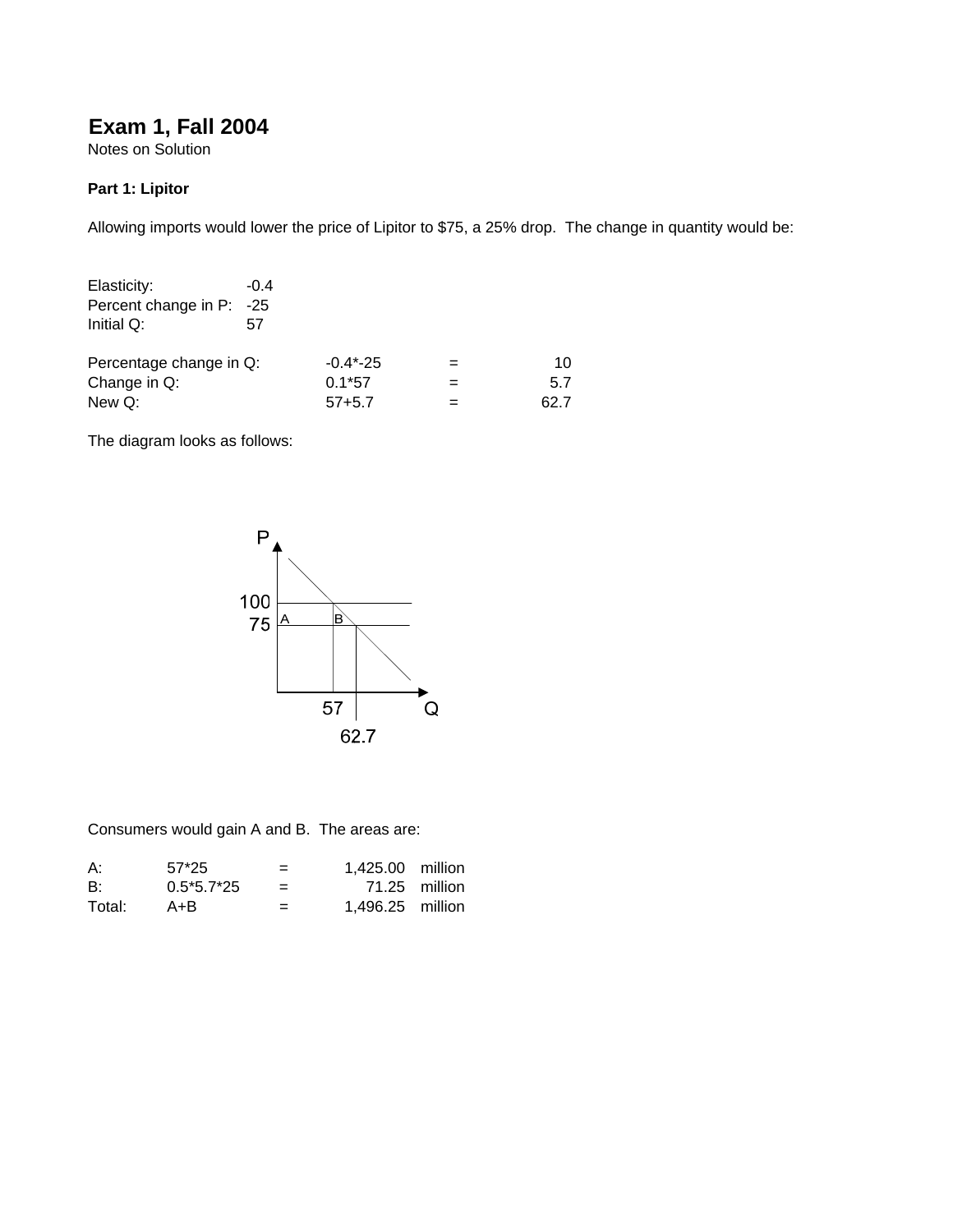## **Part 2: Vehicles**

Effects on the two markets would be as follows:

| variable             | н      |        | units             |
|----------------------|--------|--------|-------------------|
| Initial P:           | 40     | 25     | thousand \$       |
| Initial Q:           | 10     | 20     | thousands of cars |
| Change in P:         | $-10$  | 5      | thousand \$       |
| Percent change in P: | $-25%$ | 20%    |                   |
| Elasticity:          | -1     | -1     |                   |
| Percent change in Q: | 25%    | $-20%$ |                   |
| Change in Q:         | 2.5    | -4     | thousands of cars |
| New Q:               | 12.5   | 16     | thousands of cars |
| Revenue:             | $-125$ | 80     | million \$        |

One big problem with the policy is that budget does not balance: the government would pay out substantially more in subsidies to H buyers than it would collect from taxes on L buyers. The reason the budget fails to balance is that the increase in the price of L reduces the tax base (number of L cars sold) while the drop in the price of H raises the cost of the subsidy by increasing the number of H cars sold.

 $-125+80 = -45$  million \$ Net revenue from the policy:

Graphing the markets for the two types of cars:



Subsidy to H is areas A+B+C; tax on L is area D.

Subsidy on H raises consumer surplus by A+B; tax on L lowers consumer surplus by D+E; government gains D-(A+B+C) in revenue. Net effect overall is deadweight loss of C+E.

DWL:  $0.5^*2.5^*10 + 0.5^*4^*5 = 22.5$  million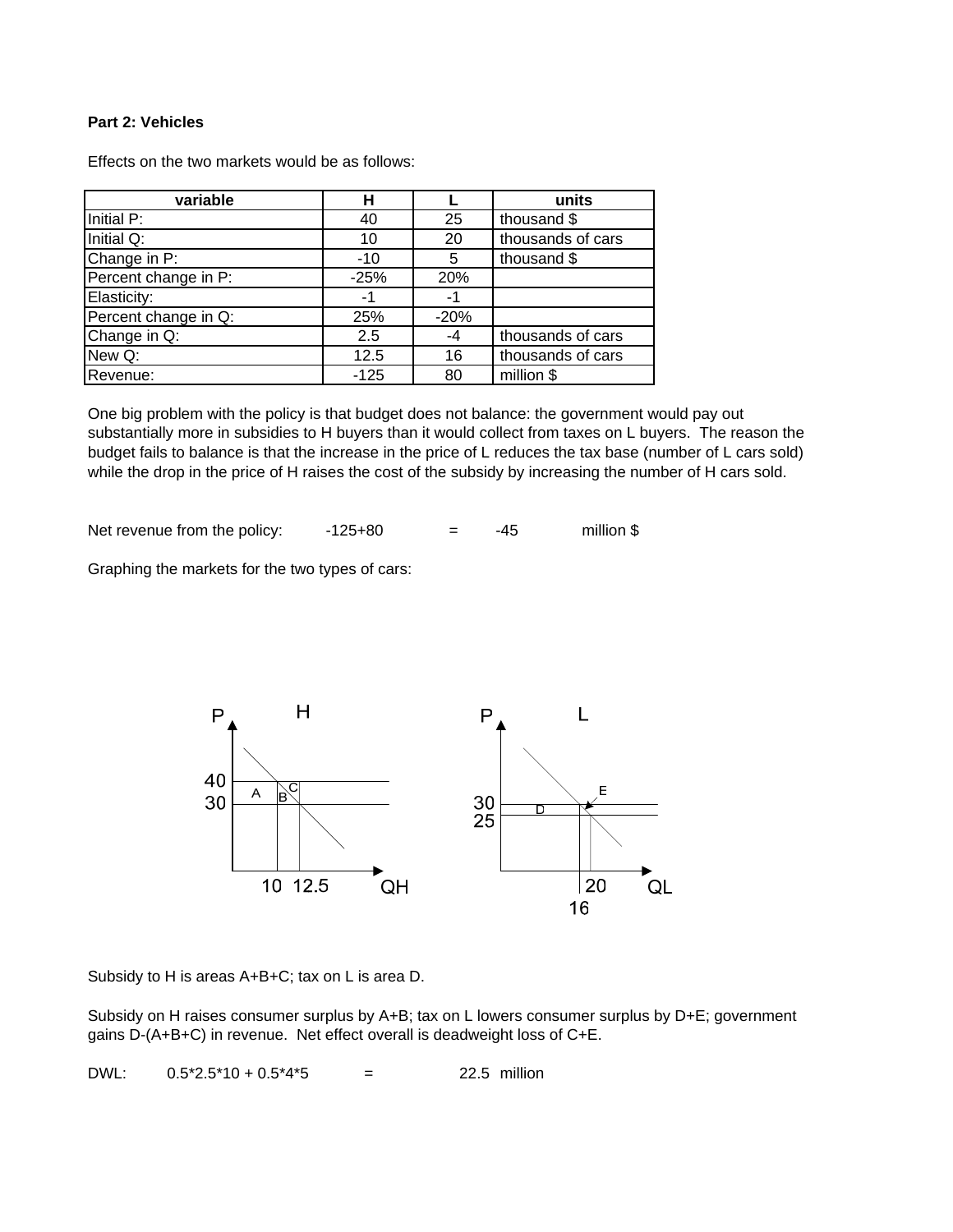A second problem with the policy is the DWL: the tax on L lowers consumer surplus by more than the revenue the government collects (E), and the subsidy on H causes people to buy H cars who value them less than the cost of producing them (C). However, if the environmental benefits of shifting the vehicle mix toward H cars is large enough, it may be worth incurring the DWL. The budget problem would still need to be solved.

A final issue that would need to be considered is the effect of the policy on different income groups. If buyers of L cars are predominantly poor and buyers of H cars are predominantly rich, the policy would be regressive: it would impose costs of D+E on poor people and given benefits A+B to the rich.

#### **Part 3: Demand and Supply**

*3a) initial equilibrium*

 $W2P = 2100 - Q$  $W2A = 2Q$  $W2P = W2A$  $2100 - Q = 2Q$ P  $2100 = 3Q$  $700 = Q$ **S. W2A**  $W2P = 2100 - 700 = 1400$ 1400  $W2A = 2*700 = 1400$  $P = 1400$ D, W<sub>2</sub>P Graphing: 700  $\mathsf Q$ 

*3b) equilibrium with a \$300 tax*

 $W2P = W2A + 300$  $2100 - Q = 2Q + 300$  $1800 = 3Q$  $600 = Q$  $W2P = 2100 - 600 = 1500$  $W2A = 2*600 = 1200$ Purchaser price: 1500 Producer price: 1200

Quantity: 600

 $W2A = 2Q$  $W2P = 2100 - Q$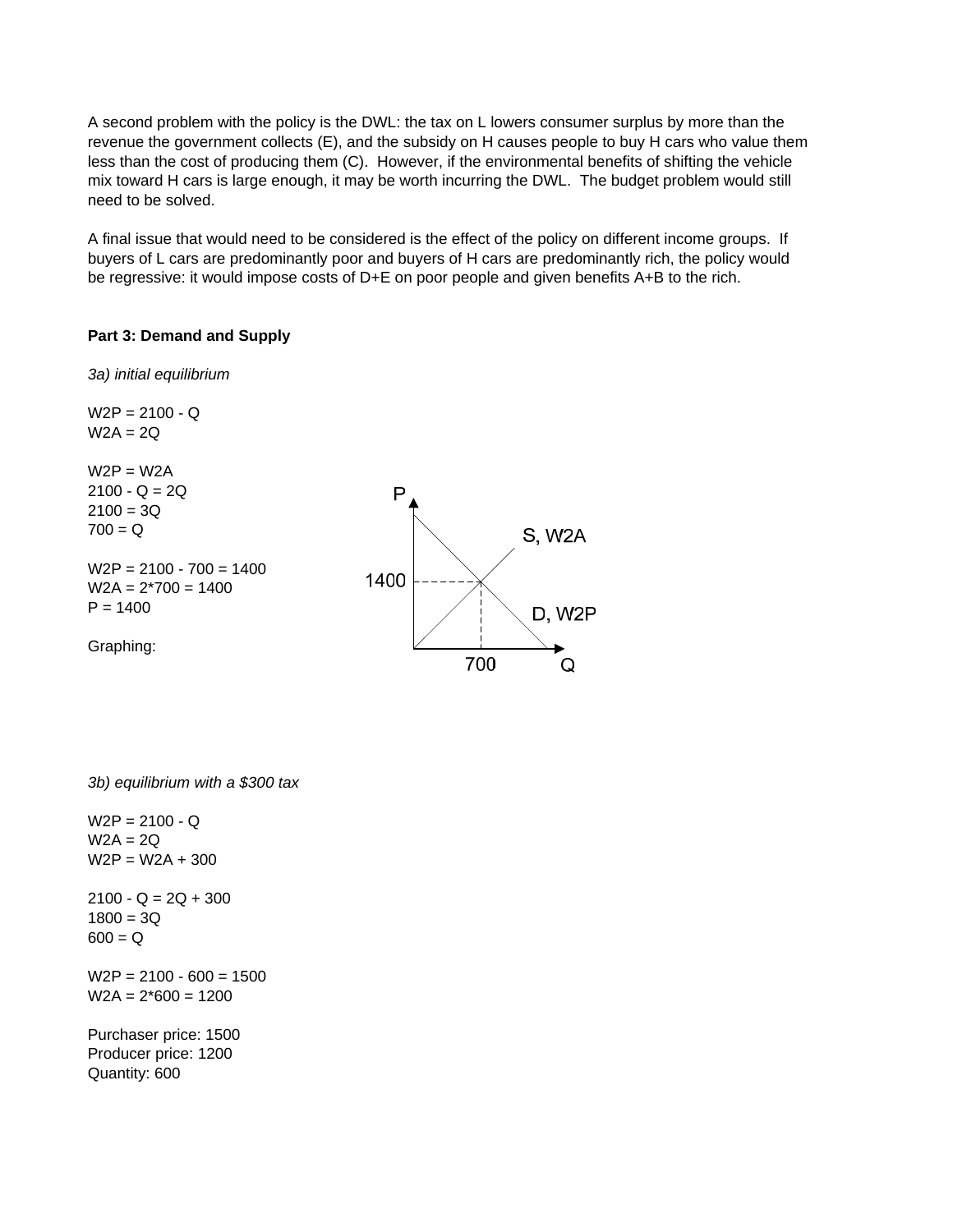*3c) Diagram*

The market equilibrium:



Redrawing the diagram to show changes in surplus more clearly (a single diagram was sufficient for the exam):



Change in CS: -A - B Change in PS: -C - D Change in government revenue: +A+C Deadweight loss: B+D